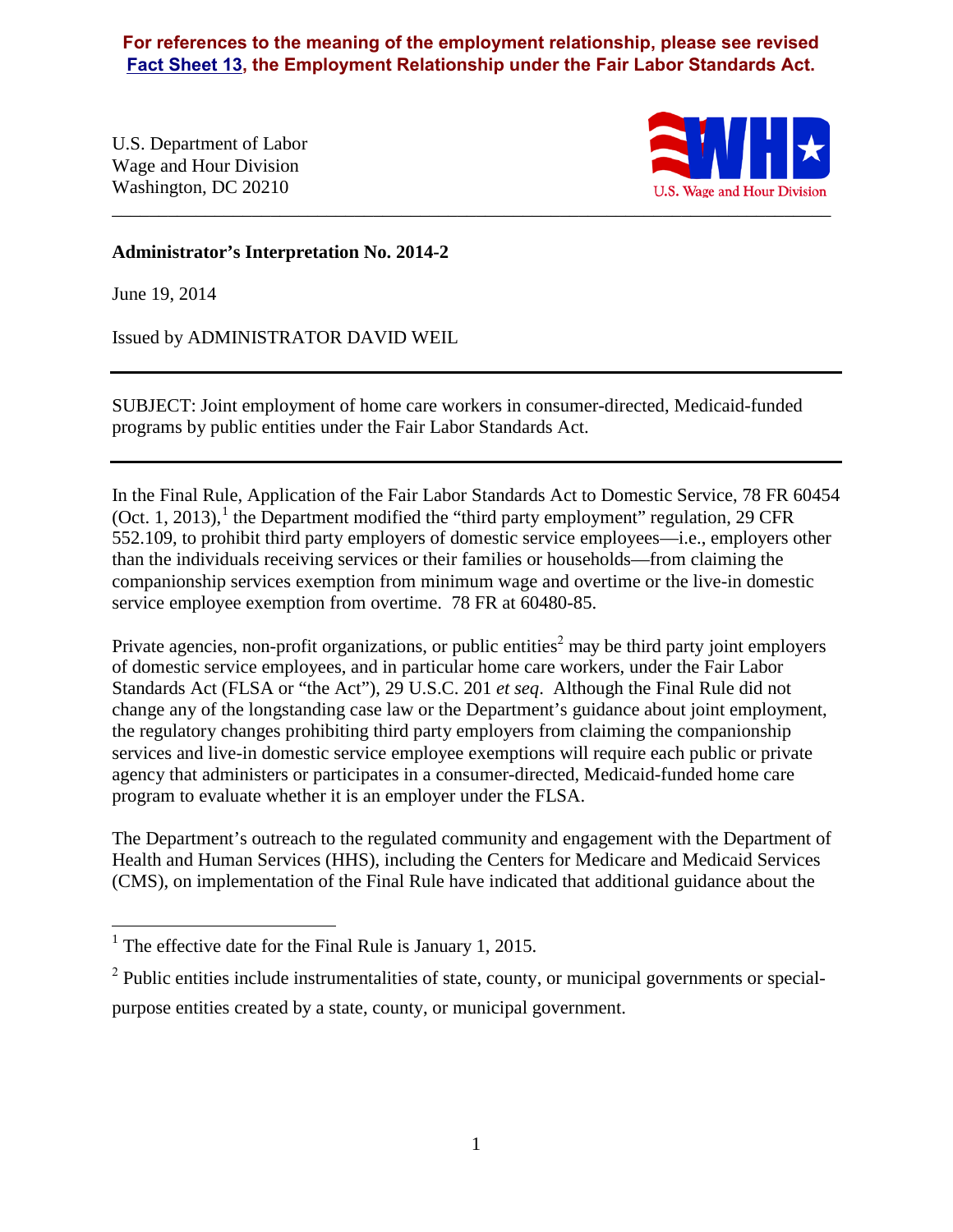application of the FLSA's joint employment principles, and specifically, how these principles apply to consumer-directed, Medicaid-funded programs, would be useful. The structures of these programs vary by state, and states often have several programs with differing models; as such, each third party involved in each program must be individually evaluated for joint employer status.

Part I of this Administrator's Interpretation provides background on general joint employment principles; in particular, it describes the "economic realities" test for determining whether an entity is an employer under the FLSA. Part II addresses consumer-directed programs specifically, and analyzes the most common questions arising from these programs, including which parties are likely employers, how federal regulation of Medicaid programs affects the economic realities analysis, what the implications are for public entity joint employers administering consumer-directed programs, and how the most relevant factors of the economic realities test weigh when considering various types of consumer-directed programs. Part III considers several hypothetical examples drawn from actual programs.

The Department emphasized in the preamble of the Final Rule that the question whether a particular entity will be considered an employer under the economic realities test depends on the specific facts and circumstances of the particular program, as well as the law of each Circuit Court of Appeals. The Department has, however, attempted to address the most common types of programs in this guidance. The Department believes that in most, but not all, consumerdirected models, a third party will be a joint employer of a provider. As noted in the Final Rule, potential third party joint employers may include a public entity, private agency, or non-profit organization.

# **I. Joint Employment and the Economic Realities Test**

Under the FLSA, the term "employee" means "any individual employed by an employer," where "employ" means "to suffer or permit to work," and "employer" includes "any person acting directly or indirectly in the interest of an employer in relation to an employee." 29 U.S.C. 203(d), (g). These definitions, and therefore the scope of employment relationships the Act covers, are exceedingly broad.

The Department's regulation regarding joint employment under the FLSA provides that a single worker may be "an employee to two or more employers at the same time." 29 CFR 791.2(a); *see also Baystate Alternative Staffing, Inc. v. Herman,* 163 F.3d 668, 675 (1st Cir. 1998) ("The FLSA contemplates several simultaneous employers, each responsible for compliance with the Act."). In such cases, the employee's work for the joint employers during the workweek "is considered as one employment," and the joint employers are responsible, both individually and jointly, for FLSA compliance, including paying overtime compensation for all hours worked during the workweek. 29 CFR 791.2(a).<sup>[3](#page-1-0)</sup>

<span id="page-1-0"></span> $3$  The joint employment regulation further explains that an employee has joint employers if "the employers are not completely disassociated with respect to the employment of a particular employee and may be deemed to share control of the employee, directly or indirectly, by reason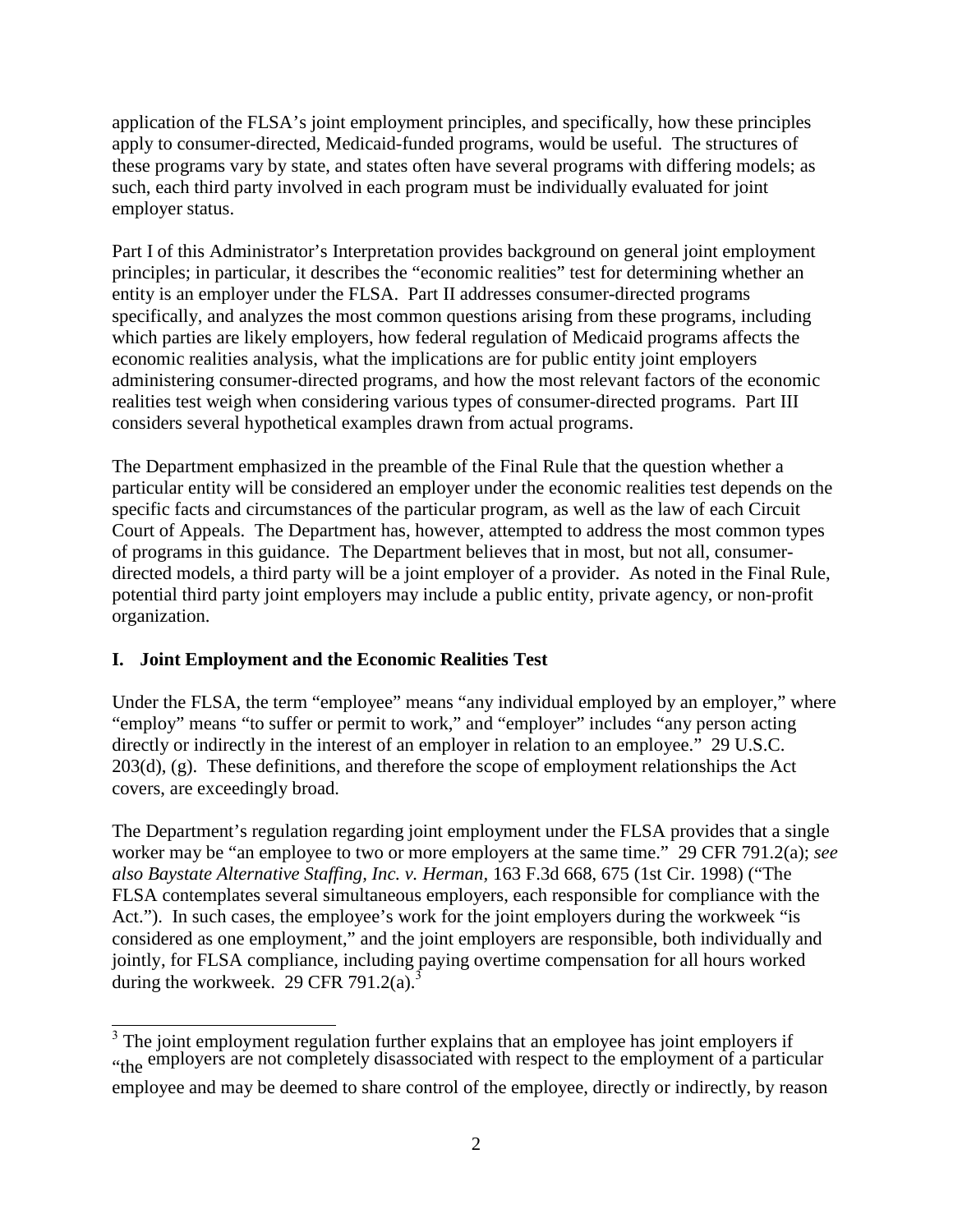Whether an entity is an employer under the FLSA is governed by longstanding case law from the U.S. Supreme Court and other federal appellate courts interpreting the Act. In any joint employment analysis, it must be determined whether there is an employment relationship between the employee and each of the alleged employers. Courts have consistently explained that the employment relationship under the FLSA is much broader than the common-law concept of master and servant. Additionally, the determination whether an employer-employee relationship exists does not depend on "isolated factors but rather upon the circumstances of the whole activity," *Rutherford Food Corp. v. McComb*, 331 U.S. 722, 730 (1947), and the touchstone is "economic reality," *Goldberg v. Whitaker House Cooperative, Inc.*, 366 U.S. 28, 33 (1961).

The "economic realities" test examines a number of factors to determine whether a worker is economically dependent on a purported employer, thus creating an employment relationship. The factors to be considered include whether the alleged employer has the power to hire and fire the employees, supervises and controls the employees' work, determines the rate and method of payment, maintains employment records, and controls where the work is performed, as well as whether the work performed is an integral part of business or of a rote or repetitive nature.<sup>[4](#page-2-0)</sup> Moreover, because the ultimate question is one of economic dependence, the factors are not to be applied as a checklist, but rather the outcome must be determined by a qualitative rather than a quantitative analysis. *See* 29 CFR Part 791; 29 CFR 500.20(h); *Charles v. Burton*, 169 F.3d 1322 (11th Cir.), *cert. denied*, 528 U.S. 879 (1999); *Lopez v. Silverman*, 14 F. Supp. 2d 405 (S.D.N.Y. 1998).

of the fact that one employer controls, is controlled by, or is under common control with the other employer." 29 CFR 791.2(b)(3). On the other hand, if the employers "are acting entirely independently of each other and are completely disassociated" with respect to an employee who works for both of them, each employer may disregard all work performed by the employee for the other when determining its own responsibilities under the FLSA. 29 CFR 791.2(a). Thus, the focus of the joint employment regulation is the degree to which the two possible joint employers share control with respect to the employee and the degree to which the employee is economically dependent on the purported joint employers.

<span id="page-2-0"></span> $4$  Although courts consistently consider the economic reality of the relationship between the worker and potential employer when making joint employment determinations in FLSA cases, the exact factors applied may vary. Some courts apply only the factors addressing the potential joint employer's control; however, "[m]easured against the expansive language of the FLSA," this analysis "is unduly narrow, as it focuses solely on the formal right to control the physical performance of another's work." *See Zheng v. Liberty Apparel Co.*, 355 F.3d 61, 69 (2d Cir. 2003). These factors "may approximate the common-law test for identifying joint employers," but they "cannot be reconciled with the 'suffer or permit' language in the [FLSA], which necessarily reaches beyond traditional agency law." *Id.* Thus, although there may be several acceptable formulations of the economic realities factors used to determine the employee's economic dependence, a set of factors that addresses only control is not consistent with the breadth of employment under the FLSA.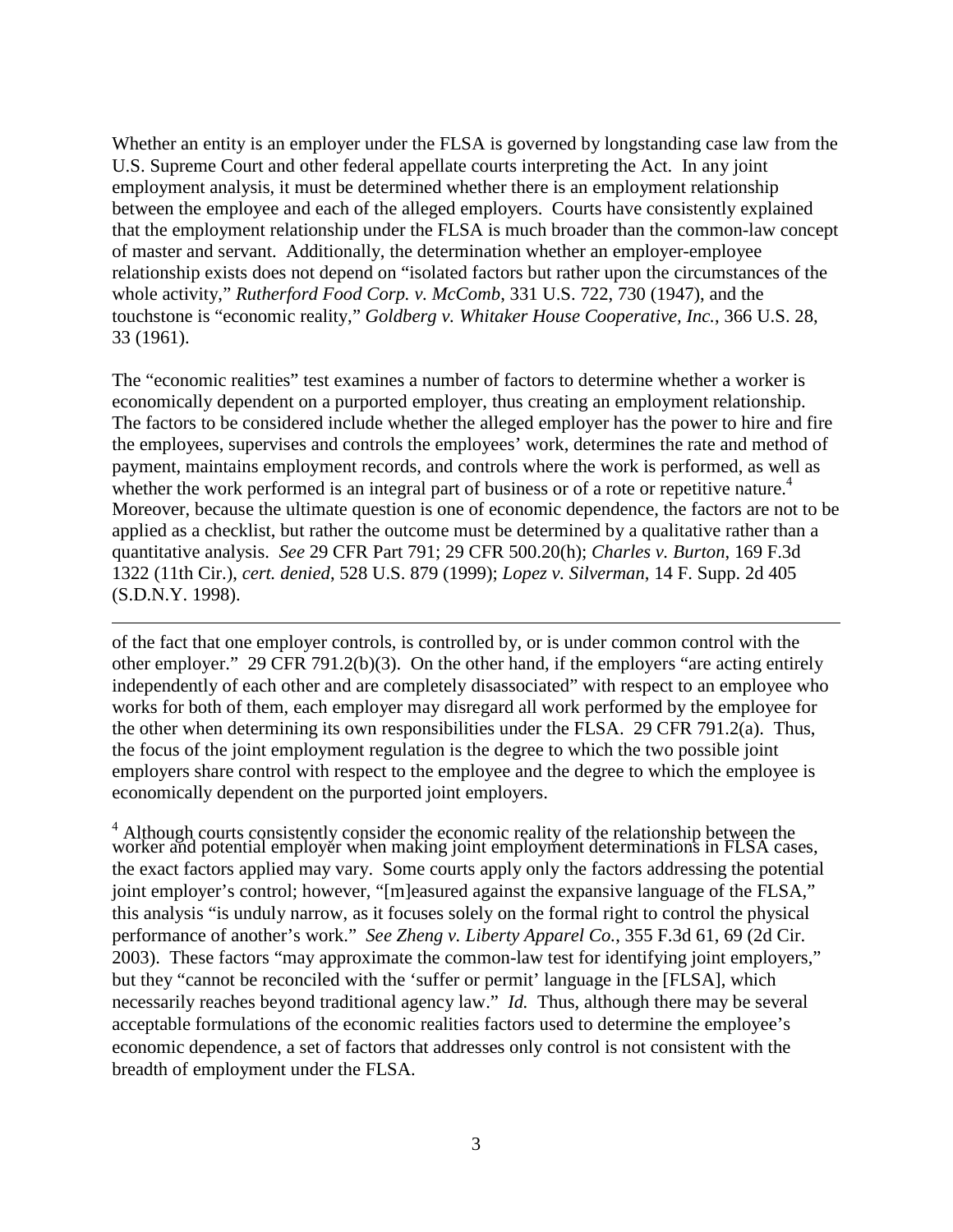### **II. Consumer-Directed Medicaid Programs and Joint Employment**

### **A. Background**

In "consumer-directed," Medicaid-funded programs, consumers<sup>5</sup> (or their representatives if applicable) have decision-making authority over some services and take direct responsibility for managing their services with the assistance of a system of available supports. The consumerdirected service delivery model is an alternative to more traditionally delivered and managed services, such as an agency delivery model that includes little or no consumer control.

In the discussion of joint employment included in the preamble to the Final Rule, the Department explained how the economic realities test would apply to two types of consumer-directed programs, each exemplifying one end of the joint employer continuum. In the first example, the Department described a cash and counseling program in which the consumer was likely the sole employer because she alone had a great deal of control over the employee and the work performed. She retained budget authority, negotiated the wage rate with the direct care worker, was wholly responsible for day-to-day duty assignments, and had the sole power to hire and fire the direct care worker. *See* 78 FR at 60483-84. In the second example, the Department described a state "public authority" model in which the public entity was likely a joint employer with the consumer because the public entity set the wage rate, decided the method of payment, reviewed worker time sheets, and determined what tasks workers were to perform (even as the consumer also exercised considerable control over the employee and the work performed). *See* 78 FR at 60484.

Although these examples provided guidance as to some types of consumer-directed programs, a wide range of such programs exist around the country and even within states. A determination whether any particular public entity will be considered an employer under the FLSA will involve an application of the economic realities test to all of the facts and circumstances of a particular program. Additionally, the economic realities factors applied by courts vary somewhat among the Circuit Courts of Appeal. Thus, any assessment of whether a public entity is a joint employer necessarily involves a weighing of all the facts and circumstances, and there is no single factor that is determinative, *see Rutherford Food Corp*., 331 U.S. at 730, nor is there any "mathematical formula" that can be applied, *Antenor v. D & S Farms*, 88 F.3d 925, 933 (11th Cir. 1996). Furthermore, "courts have found economic dependence under a multitude of circumstances where the alleged employer exercised little or no control or supervision over the putative employees." *Antenor*, 88 F.3d at 933 (citations omitted).

There is limited federal appellate case law explicitly addressing whether a public entity is a joint employer in a consumer-directed, Medicaid-funded program. In *Bonnette v. California Health &* 

 $<sup>5</sup>$  Throughout this document, the Department uses the term "consumer" to refer to an individual</sup> receiving home care services and "provider" to refer to a home care worker providing services through a consumer-directed program.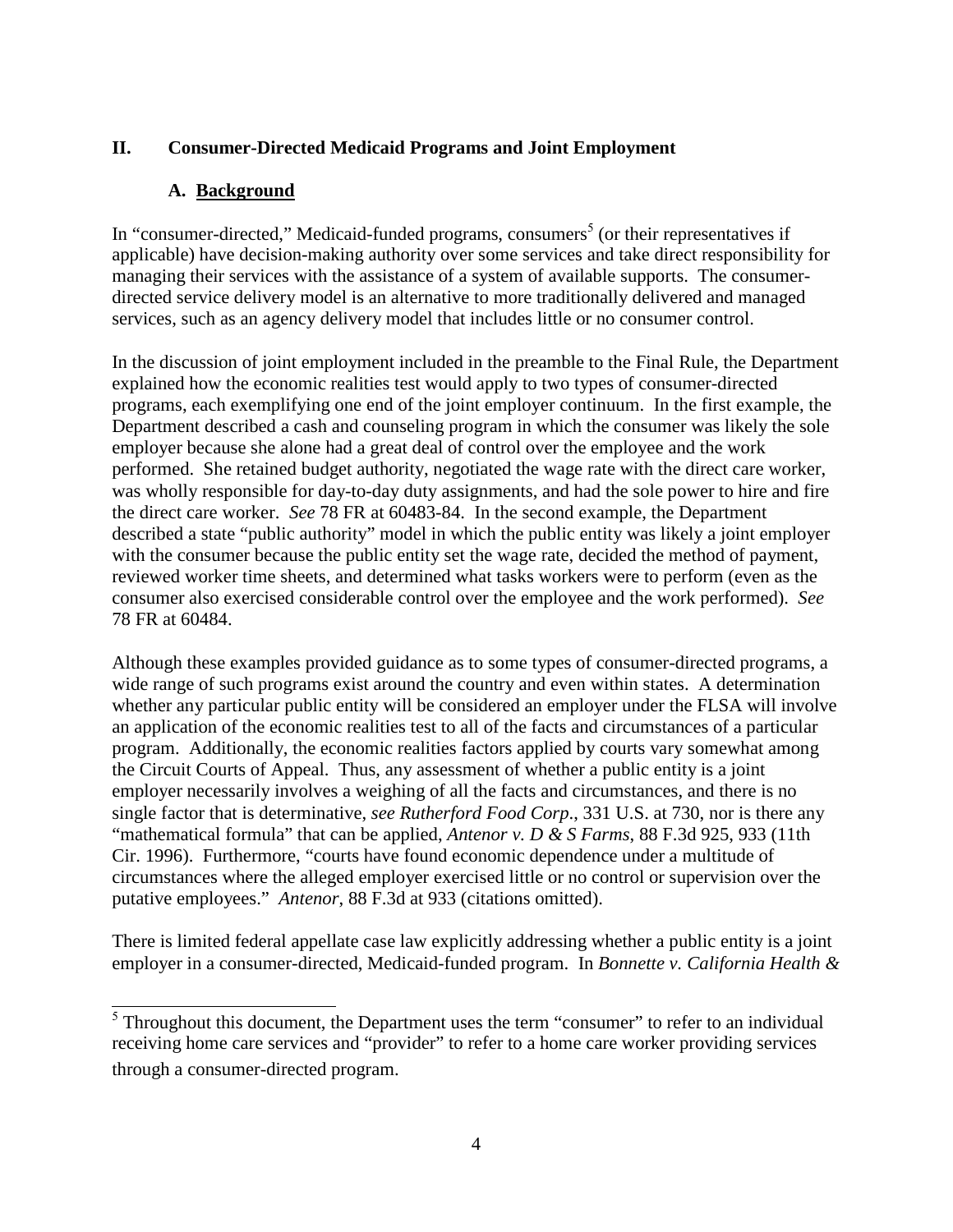*Welfare Agency*, 704 F.2d 1465 (9th Cir. 1983), the Ninth Circuit concluded that three California state welfare agencies and three county agencies were, for purposes of the FLSA, joint employers of workers providing in-home care to individuals with disabilities and seniors based on an analysis of the economic realities of the situation. The court noted that the public entities had significant involvement in supervising the workers' performance, controlled the rate and method of payment, paid the employees' wages (directly or indirectly through the consumers), exercised considerable control over the structure and conditions of employment by making the final determination, after consultation with the recipient, of the number of hours each worker would work and exactly what tasks would be performed, and supervised the workers when problems arose. *Id.* The court thus concluded that the state and its agencies were the workers' employers. *Id.*; *see also Guerrero v. Superior Court,* 213 Cal. App. 4th 912 (Cal. App. 2013). In *Harris v. Quinn*, 656 F.3d 692 (7th Cir. 2011), a case concerning a "fair share" provision of a collective bargaining agreement, the Seventh Circuit determined that personal assistants paid by the state through a Medicaid-funded program were, because of the control the state exercised over their employment, employees of the state under a common-law test (which is much narrower than the broad FLSA employment test), *cert. granted*, 134 S. Ct. 48 (Oct. 1, 2013) (No. 11-681).<sup>6</sup> The court reasoned that because "the State does have significant control over virtually every aspect of a personal assistant's job"—including setting the qualifications for employees, evaluating consumers' choice of assistants, refusing payment for employees who do not meet the state's standards, approving a mandatory service plan that lays out a personal assistant's job responsibilities and work conditions, annually reviewing each personal assistant's performance, setting salaries and work hours, paying for training, and paying all wages—the state was plainly an employer. 656 F.3d at 697-98.

# **B. Which Third Parties May Be Employers**

As noted in the Final Rule, the fact-specific economic realities test should be applied to all situations to assess whether there is an employment relationship or joint employment. Depending on the structure of a consumer-directed program, different public entities may be potential employers. For example, a state itself, a statewide agency that oversees Medicaid programs, or a county department of aging could all be potential joint employers of home care workers providing services through a consumer-directed program.

Furthermore, an employment analysis is necessary regardless of the name used by the third party (*e.g.*, fiscal/employer agent, Agency with Choice, fiscal intermediary, registry, or employer of record) or worker (*e.g.*, personal care attendant, registry worker, independent provider, or independent contractor). As the Department has repeatedly noted, with respect to exemption status, job titles are not determinative. *See, e.g.*, 29 CFR 541.2; Wage & Hour Div. (WHD), Division Field Operations Handbook (FOH) § 22a04 (rev. 661 Nov. 29, 2010), available at [http://www.dol.gov/whd/FOH/FOH\\_Ch22.pdf;](http://www.dol.gov/whd/FOH/FOH_Ch22.pdf) WHD Fact Sheet #17A: *Exemption for Executive, Administrative, Professional, Computer & Outside Sales Employees Under the Fair Labor Standards Act (FLSA)* (rev. July 2008), available at

 $6$  The issues on appeal to the U.S. Supreme Court do not include whether the state of Illinois is an employer of home care workers for FLSA purposes.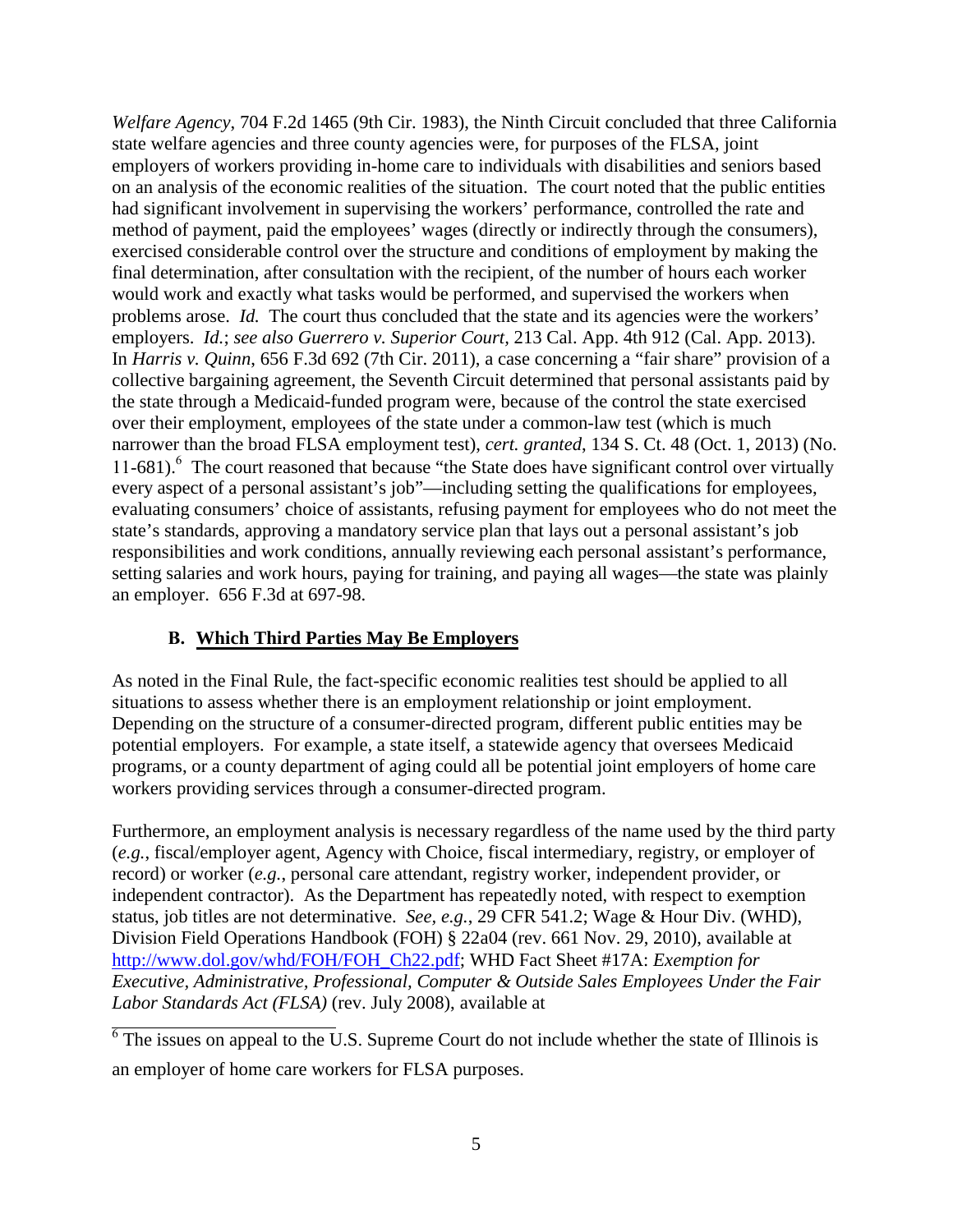[http://www.dol.gov/whd/overtime/fs17a\\_overview.pdf.](http://www.dol.gov/whd/overtime/fs17a_overview.pdf) This principle holds true for determining employment status as well.

Thus, the same analysis will be utilized for the entire range of consumer-directed programs and should be applied to state or county entities, managed care organizations, fiscal intermediaries, private agencies, and non-profit organizations alike.

# **C. Federal Regulation of Medicaid Programs**

Consumer-directed, Medicaid-funded programs are regulated by federal laws and regulations setting forth various legal requirements with which states must comply. Within this framework, however, states have discretion to decide how to structure each consumer-directed program, and how much control to exercise over home care providers. The source of this control in various consumer-directed programs established by public entities, namely Medicaid laws and regulations, needs to be understood and appropriately appreciated when determining the existence of an employment relationship. There are many different variations of consumerdirected programs that are compliant with the FLSA. Thus, the manner in which states choose to implement these federal mandates must be closely examined and considered in assessing whether a public entity is an employer.

Specifically, federal Medicaid law and regulations require a state administering any Medicaidfunded program to perform a range of functions as a condition for participation in the Medicaid program. For example, the state must set general eligibility criteria for consumers, determine whether individuals meet these criteria, conduct an assessment of each consumer's needs, and develop individualized plans of care together with the consumer. In addition, the state must implement measures designed to prevent fraud and abuse, which may include setting basic qualifications for providers to participate in the Medicaid program (e.g., requiring providers to pass a criminal background check and have no history of fraud), conducting on-site visits, and developing a process for reporting and investigating abuse, neglect, and/or exploitation of consumers. The state must demonstrate to CMS that it has processes in place for each required administrative function.

Additionally, federal Medicaid rules mandate that states assure the financial accountability of services. Any state participating in Medicaid is required to submit to the Secretary of Health and Human Services a "plan for medical assistance," 42 U.S.C. 1396, that establishes a system for reimbursing health care providers, including providers of home and community based services, for services provided to Medicaid participants. Medicaid requires states to set rates for services, including in-home personal care services, and CMS must approve the state's rate setting methodology. In addition, for some programs (in particular, for 1915(c) home and community based services waivers), the state must demonstrate cost neutrality, meaning that a state must prove to CMS that the cost of serving consumers in the community using the waiver does not exceed the costs of placing those consumers in institutions. *See* 42 U.S.C. 1396n(c)(6). As such, states set rates within parameters designated by the federal Medicaid system that may differ from the parameters that govern the private sector.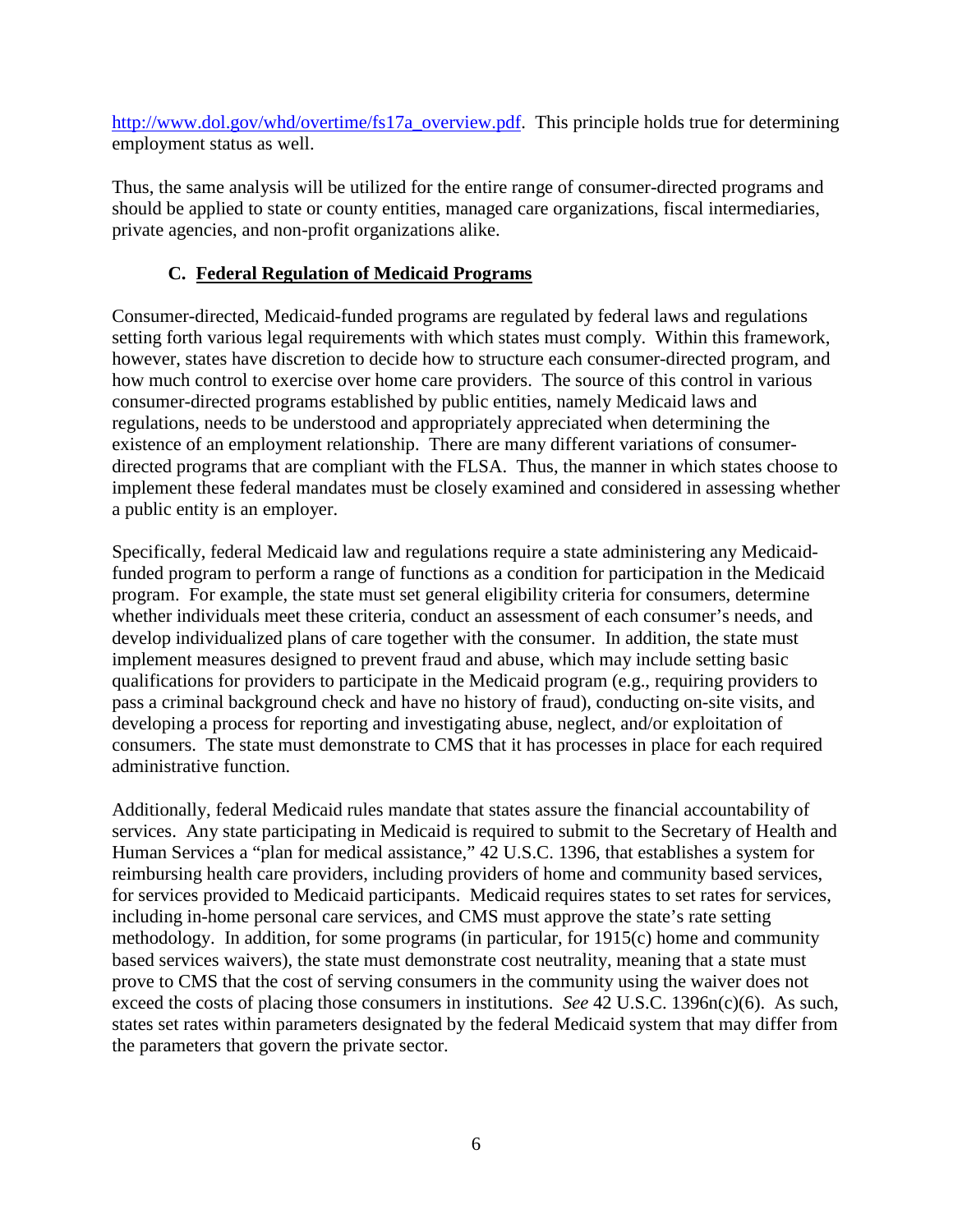Again, under an economic realities analysis, all of the facts and circumstances of the relationship between a provider and the state must be evaluated, and no single factor is determinative. Relevant factors that must be considered when evaluating whether a state administering a consumer-directed program is an employer include the various legal requirements with which consumer-directed programs must comply, and how programs choose to comply with those requirements. *See, e.g., Godlewska v. HDA*, 916 F. Supp. 2d 246, 261 (E.D.N.Y. 2013) (explaining that the oversight actions of the city "stem entirely from the nature of the business of providing heavily regulated, government-funded health services to patients in their homes") (internal quotation marks and citation omitted). Indeed, the federal Medicaid regulations provide a broad framework of legal requirements for Medicaid programs, including consumer-directed programs. States, however, have considerable discretion in designing and implementing their own programs within this framework. For instance, some programs choose to comply with the federal regulations by implementing low-control functions and processes, and permitting the consumer considerable discretion to perform nearly all employer functions; as explained below, the facts of those scenarios relevant to the economic realities test will likely not be strong indicators of employer status. In other state programs, however, the state chooses to comply with Medicaid's legal requirements by exercising a high degree of control over the terms and conditions of a provider's employment. As described in the factor-by-factor analysis below, in these circumstances, the state's exercise of control will weigh in favor of a determination of employer status.

Because the state is the public entity required by the federal Medicaid program to perform these functions, other public entities, such as a county or municipal government, that perform additional functions beyond those required by the federal Medicaid program, or that have been given discretion and choose to implement high-control mechanisms for assuring compliance, should be aware that these functions may be viewed as strong indicators of employer status.

### **D. Implications of Joint Employment for Public Entities**

As with any other employer, if a public entity is determined to be a joint employer, that entity is then responsible for compliance with the requirements of the FLSA. The Act requires that employers pay employees at least the minimum wage for all hours worked, including any time spent traveling between worksites, and overtime compensation for all hours worked over 40 in a workweek, including, in the consumer-directed program context, combined hours spent working for more than one consumer as part of the joint employment by the third party entity. As noted in the Final Rule and emphasized in subsequent guidance, the Rule did not change any of the Department's longstanding travel time or overtime rules.

Under the Department's regulations, normal travel from the employee's residence to his or her workplace is not hours worked regardless of whether the employee works at a fixed location or at different job sites. 29 CFR 785.35; *see* WHD Opinion Letter W-454, 1978 WL 51446 (Feb. 9, 1978). Thus, if a direct care worker travels to a consumer's home directly from her own home and returns directly home from a consumer's home, this commuting travel time generally does not need to be paid. *Id.* Employees who travel to more than one worksite for an employer during the workday, however, must be paid for travel time between each worksite. 29 CFR 785.38; *see* WHD Opinion Letter W-454, *supra*.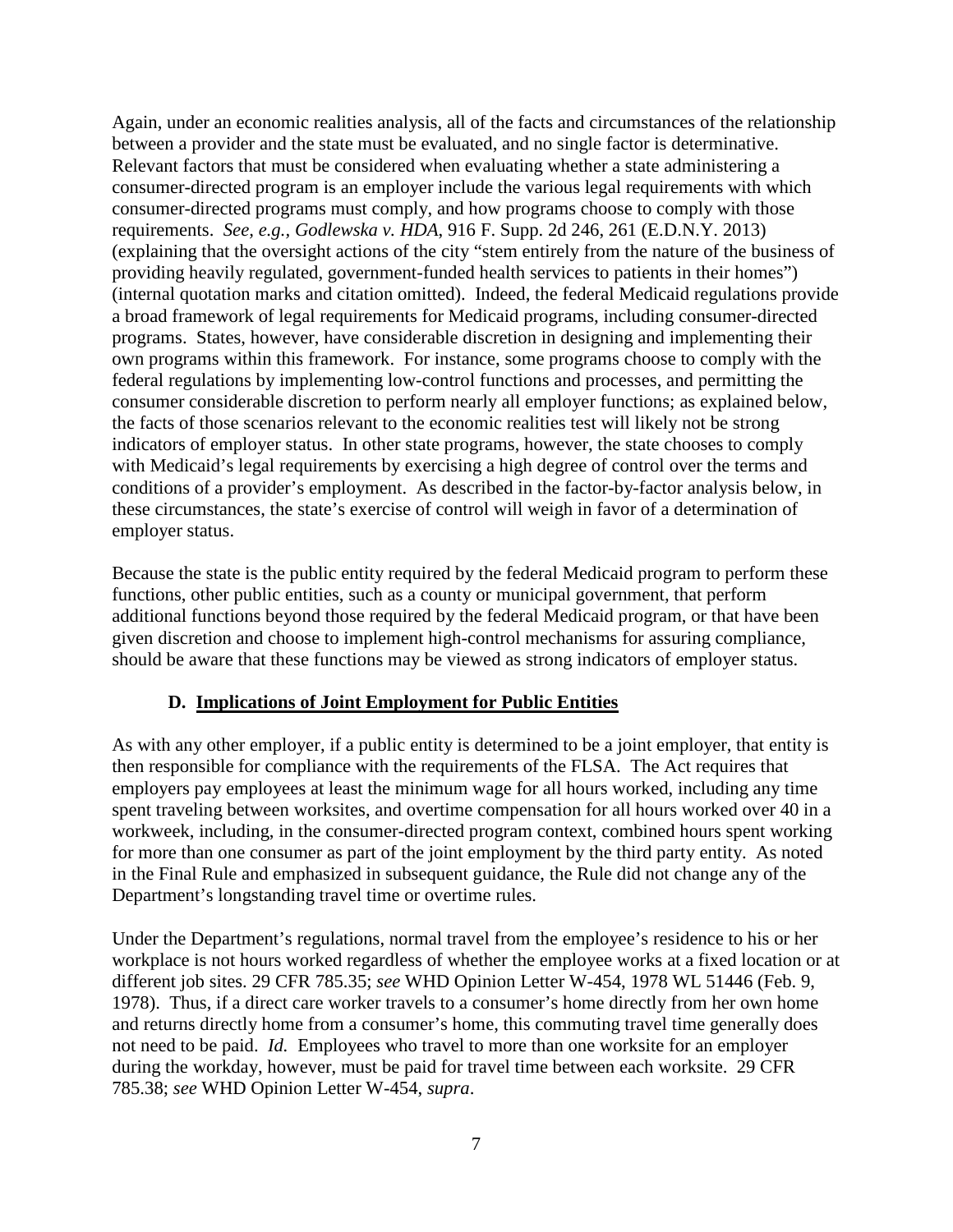Additionally, an employee to whom the FLSA applies must be paid one and one-half times her regular hourly rate for all hours worked over 40 for any employer. 29 U.S.C. 207. Therefore, an employee who works for multiple consumers of a single joint employer must receive compensation at the overtime rate for any hours worked over 40, aggregating the time worked across consumers for the joint employer. For example, if a worker spends 30 hours per week providing home care services to consumer A and 20 hours a week providing home care services to consumer B, any entity that is joint employer with both consumers—whether a private agency, a state, or both—is responsible for ensuring that the worker receives overtime compensation for the 10 hours over 40 worked each week.

In circumstances in which public entities are joint employers, they must also consider their obligations under other federal laws, including the Americans with Disabilities Act (ADA), 42 U.S.C. 12101 *et seq.*, and the Supreme Court's decision in *Olmstead v. L.C. ex rel. Zimring*, 527 U.S. 581 (1999), as they are developing policies to comply with the FLSA. As noted in the Final Rule, the Department fully supports the ADA's and *Olmstead*'s requirement that government programs provide needed services and care in the most integrated setting appropriate to an individual, and recognizes the important role that home and community based services have played in making that possible. *See* 78 FR at 60486. If a public entity as a joint employer of its home care workers puts in place new policies that have the impact of reducing or otherwise disrupting a consumer's services, the state must ensure that the policy does not place the affected individuals at serious risk of institutionalization. *See id.* This could include making exceptions to the policy or providing alternative services to individuals who otherwise would be placed at serious risk of institutionalization. *Id.* (citing October 22, 2012 Letter from DOJ and OCR to Washington State, available at [www.ada.gov/olmstead/documents/ltr\\_gov\\_gregoire.docx\)](http://www.ada.gov/olmstead/documents/ltr_gov_gregoire.docx); *accord M.R. v. Dreyfus*, 663 F.3d 1100 (9th Cir. 2011) (finding that a state violates the ADA and *Olmstead* when policies place individuals at serious risk of institutionalization). The Department of Justice has made information about a state's obligations under the ADA and *Olmstead*  available at [www.ada.gov/olmstead.](http://www.ada.gov/olmstead)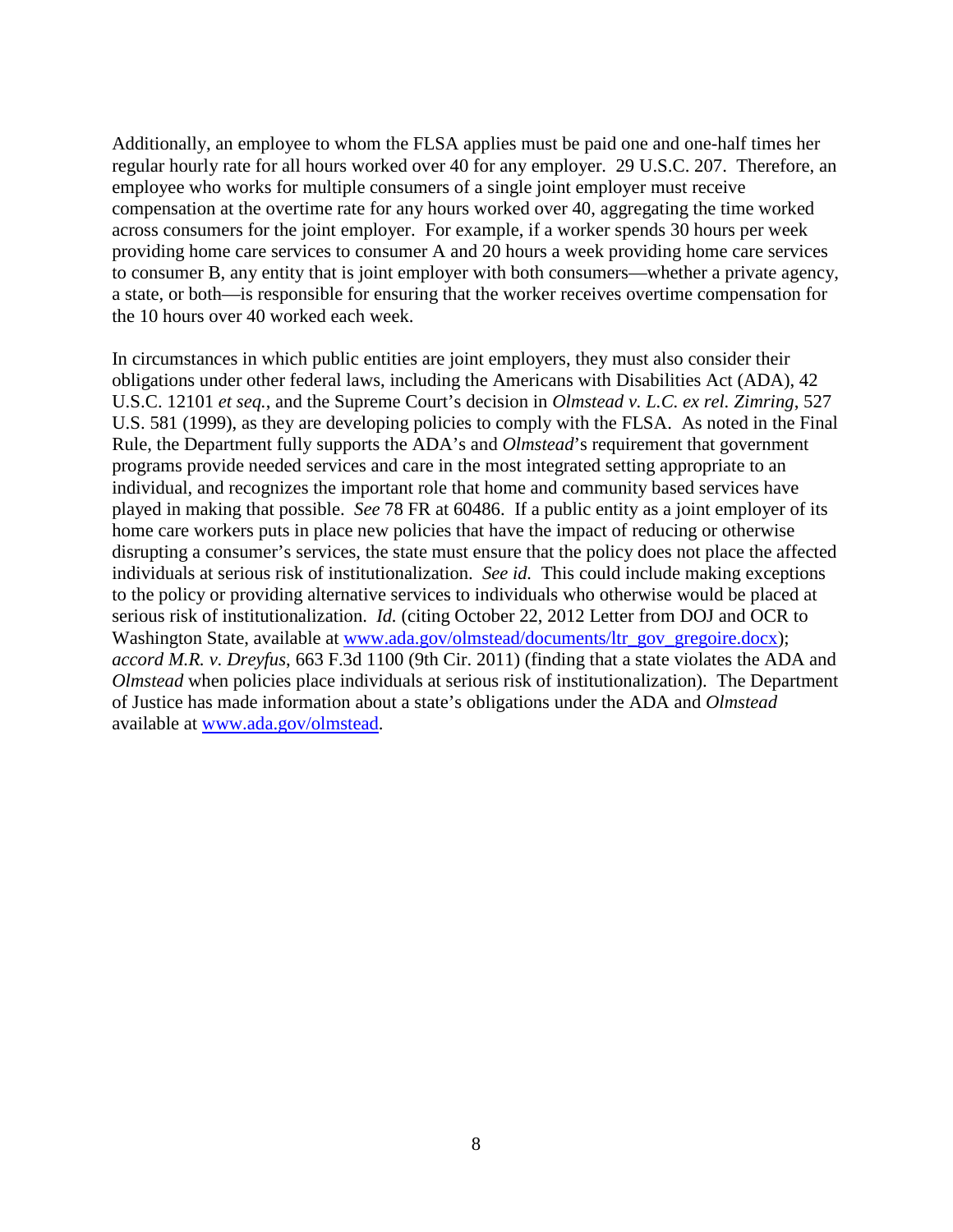# **Economic Realities Factors As Applied to Public Entities[7](#page-8-0)**

This section discusses the most commonly applied economic realities test factors and assesses the significance of various ways states may design and implement aspects of their consumerdirected programs. The Department has analyzed whether each of these program variables is a "strong," "moderate," or "weak" indicator of an employment relationship.

Although this guidance focuses on the most common factors that may make a public entity an employer, all of the relevant facts and circumstances must be assessed to make a determination about employment status. Additionally, courts may consider multiple other factors when evaluating the economic dependence of a worker on a purported employer. $8$ 

# **1. Power to Hire and Fire**

The ability to hire and fire is generally considered a strong indicator of employer status.

# *Provider Qualifications*

In consumer-directed programs, even where a consumer makes all specific hiring decisions, the state sets certain provider qualifications as mandated by federal Medicaid requirements. The setting of very basic qualifications in order to assure consumer safety, such as requiring a criminal background check and First Aid or CPR certification, should be considered a weak indicator of employer status. These basic provider qualification requirements are akin to licensing requirements common at the state and local level, compliance with which does not, by itself, suggest the existence of a joint employment relationship between, for example, a security

Adult foster care and host home programs are distinct from consumer-directed programs. In these types of shared living arrangements in a provider's home, a provider typically exercises control over the conditions of the work rather than taking direction from the consumer, and may have invested in the shared living arrangement, such as by making modifications to his or her home. In contrast, the very nature of a consumer-directed program creates an economically dependent relationship between a provider and a consumer, and potentially one or more third parties, as the consumer and any third party employers will necessarily be controlling the wage and other conditions of this work.

<span id="page-8-1"></span><sup>8</sup> This analysis is for FLSA purposes only. Most other federal laws apply different, narrower employment tests.

<span id="page-8-0"></span> $^7$  Administrator's Interpretation No. 2014-1 ("Shared Living AI") addressed the application of the FLSA to shared living programs, i.e., programs that facilitate home care arrangements "in which a consumer and provider share a home in order to allow the consumer to remain in his home and community." *Id.* at 2. The Shared Living AI emphasized that an economic realities analysis must be utilized in all shared living situations to assess whether a consumer or a third party could be an employer of a provider; in some shared living situations (typically in adult foster care or host home programs), a provider may be an independent contractor.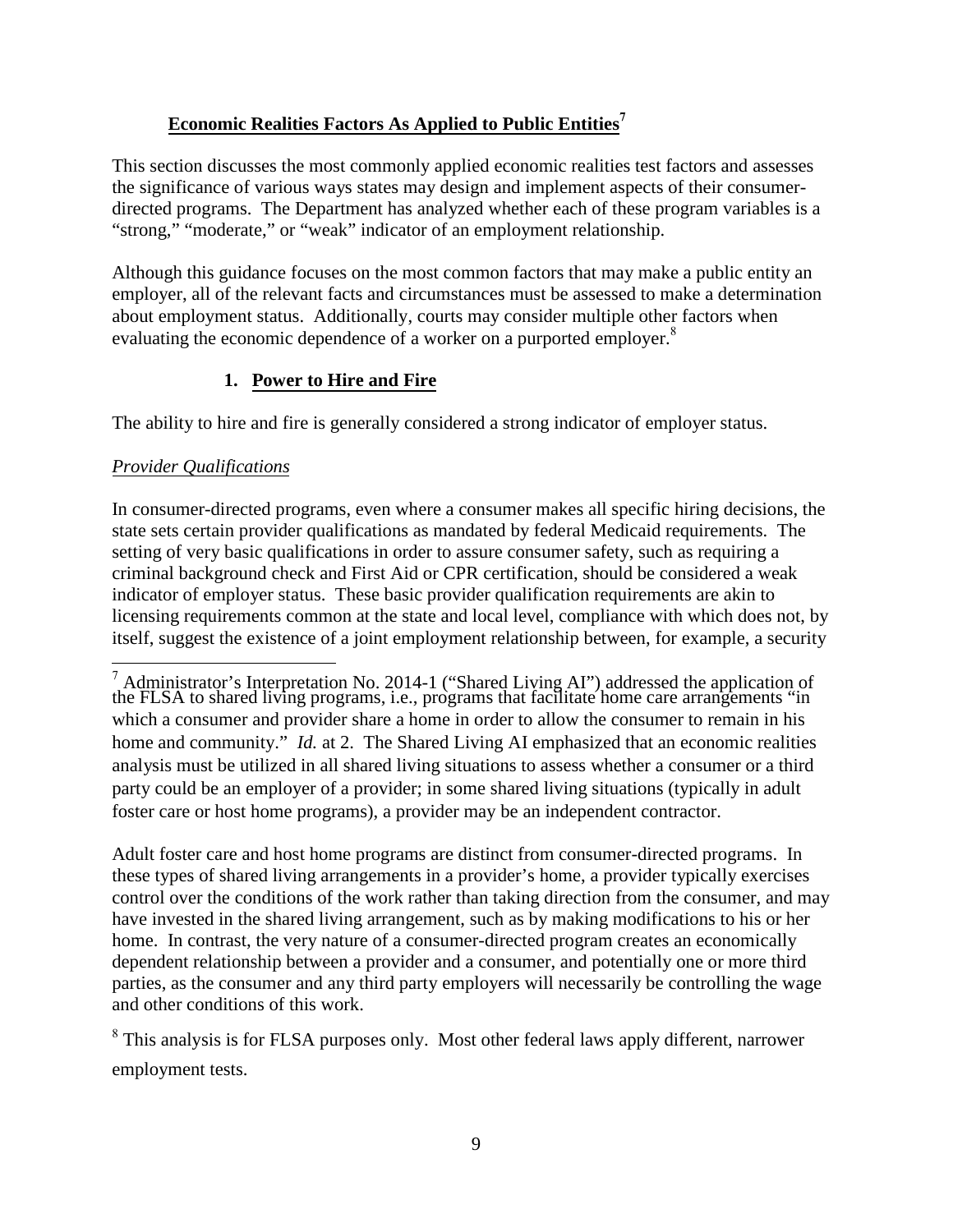guard who is required to obtain his own license prior to being hired, and a security agency and the state or local security licensing agency.

In contrast, more extensive provider qualifications, such as fulfilling comprehensive, stateadministered training requirements (beyond training required for relevant licenses), should be considered a strong indicator of employer status.

### *Hiring Decisions*

If a public entity permits the consumer to recruit, interview, and hire any provider who meets basic qualifications (or maintains an open registry to which the consumer can refer his or her preferred provider for inclusion), that fact will not weigh in favor of employer status of the public entity. If a public entity runs a registry and permits a consumer to only hire from the closed registry, that fact will be a moderate-strength indicator of employer status of the public entity. If the public entity must co-interview or approve a provider based on criteria beyond the previously discussed setting of basic qualifications, those facts should be considered strong indicators that the public entity is a joint employer.

### *Firing Decisions*

In consumer-directed programs, consumers nearly universally retain the right to fire any individual worker from providing services in his or her home at any time. If a public entity may exclude providers from working within the Medicaid program only in situations dictated in federal Medicaid requirements—i.e., if the worker is determined to have committed fraud or is found after an investigation to have abused a consumer—that fact should be considered a weak indicator of employer status. If, however, a public entity reserves the right to remove a worker at any time from the household, or can fire a worker for poor performance, then these facts would be strong indicators of employer status. Whether an entity rarely, if ever, exercises a retained right to fire is not particularly relevant to employment analysis. *See, e.g.*, *Ruiz v. Fernandez*, 949 F. Supp. 2d 1055, 1064 (E.D. Wash. 2013) (explaining that the frequency with which the entity exercised its right to fire is not indicative of employment; the fact that the entity had the power to fire is what is relevant to the economic realities test); *see also Herman v. RSR Sec. Servs. Ltd*., 172 F.3d 132, 139 (2d Cir. 1999) (observing that joint employer's exercise of limited or occasional control did not remove employment relationship from protections of the FLSA).

### **2. Control over the Wage or Other Employment Benefits**

States administering consumer-directed programs exert control over wages in different ways. Some states have a set wage for home care workers, while others set a "wage range" or a "cap" for home care worker pay. Other states set a reimbursement rate, rather than a wage, for personal care services.

The critical inquiry as to whether an entity is a joint employer under the FLSA is not which employer the worker is more dependent on, but rather the economic reality of each individual worker-employee relationship. *See, e.g.*, *Torres–Lopez v. May*, 111 F.3d 633, 640 (9th Cir.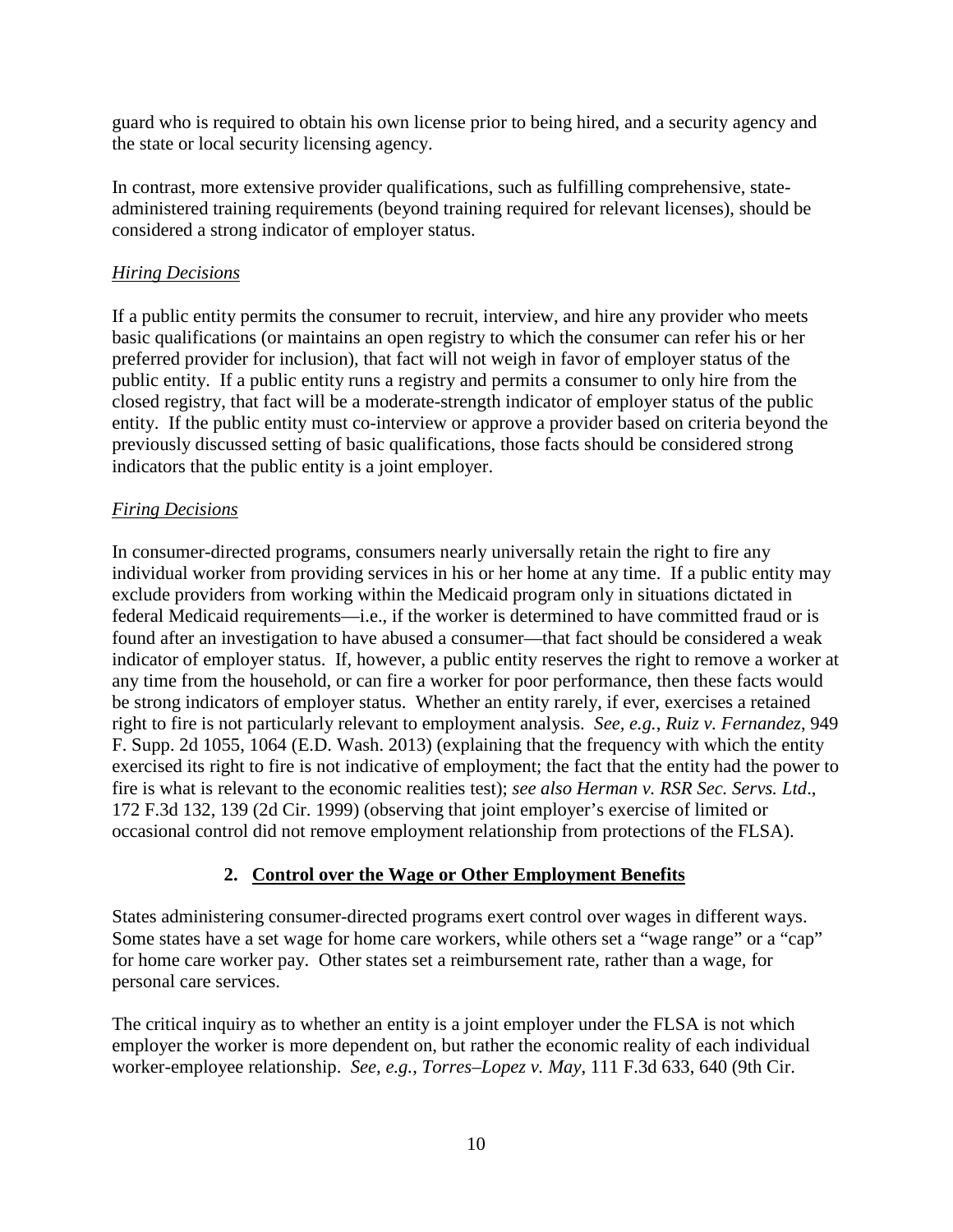1997). The ability to determine the method and rate of payment is an essential factor in the joint employment analysis.

### *Setting a Wage Rate*

The Department believes that setting a wage rate is so fundamental to the ultimate question of economic dependence that any entity that sets a wage rate will likely be considered an employer. The Department re-emphasizes, however, that the economic realities test is a multi-factorial analysis in which all factors must be considered in order to analyze the ultimate question of economic dependence.

It will thus be considered a strong indicator of employer status if a public entity administering a consumer-directed program sets the wage rate for home care workers. In the private sector, where a larger entity contracts work out to a smaller entity that hires employees, determining the wages of that employee has been considered a highly determinative factor in the economic realities test. There is substantial case law in the agricultural context finding joint employment with an entity based, at least in part, on influence over the pay rate. For example, in *Barrientos v. Taylor*, 917 F. Supp. 375 (E.D.N.C. 1996), the court found joint employment because a farm labor contractor's dependence on the cash from the farm owner allowed him no discretion in setting the pay rates for plaintiffs, concluding that "[e]ssentially, the [farm owner] dictated what plaintiffs would receive." *Id.* at 382-83. In *Hodgson v. Griffin & Brand, Inc.*, 471 F.2d 235 (5th Cir. 1973), the Fifth Circuit identified several facts which indicated that an employment relationship existed: the farmer set the workers' pay, determined whether to pay on an hourly or piece-rate basis, and deducted Social Security contributions. *Id*. at 238, *cert. denied*, 414 U.S. 819 (1973).

#### *Reimbursement Rates*

All states are required to set rates for Medicaid-approved services, including home care services. All providers of Medicaid-funded services, including agencies, non-profit organizations, and individuals, are subject to the approved reimbursement rates.

Reimbursement rates included in a contract for consumer-directed home care services between a state and another third party entity, such as an agency or fiscal intermediary, do not directly correlate with worker wages. These rates often include costs other than wages (such as administrative costs, overhead, worker benefits, profit for the agency, etc.), and the third party sets the wage after taking the rate and these costs into account. Where the third party ultimately controls the hourly wage paid to workers, such reimbursement rates do not, by themselves, convert a public entity to a joint employer. *See, e.g.*, *Aimable v. Long & Scott Farms*, 20 F.3d 434, 442 (11th Cir.) (rejecting argument that farm owner was a joint employer, because contractor alone determined what portion of his revenue to expend on labor, housing and equipment, and "most importantly" determined what wages to pay workers), *cert. denied*, 513 U.S. 943 (1994). Moreover, a third party entity would be free to pay its workers differing amounts, or to reward seniority or excellent performance with additional bonuses. This reasoning parallels that which applies to reimbursement rates for procedures performed by a doctor; the setting of such rates (taken alone) do not convert the state into an employer of the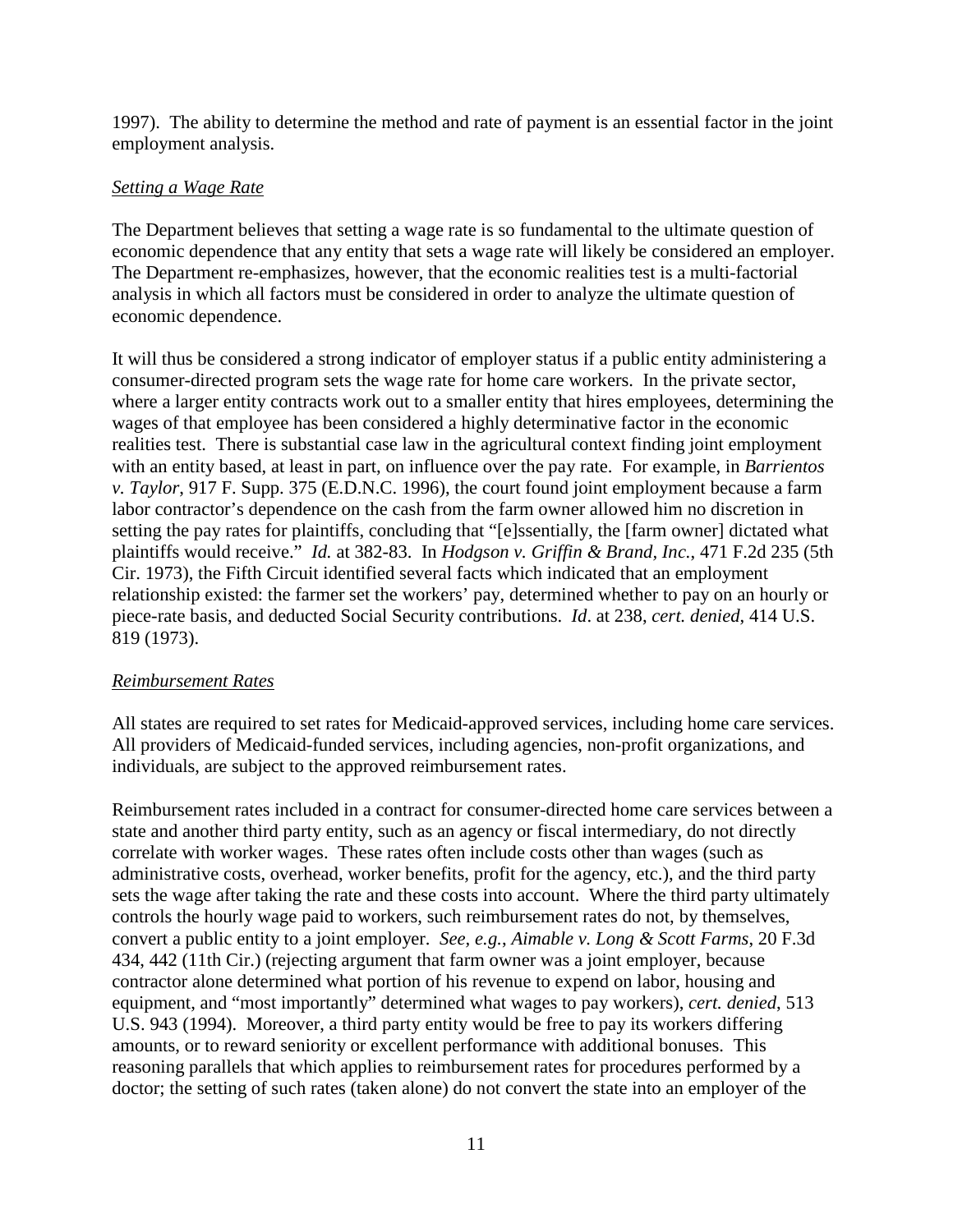doctor, due to the attenuation between the per-procedure reimbursement rate and the doctor's wage rate.

In contrast, in the context of home care services in a consumer-directed program in which no private agency or other third party other than a public entity is involved (or in which the third party's involvement is limited such as in the case of a fiscal intermediary that only processes payroll), the reimbursement rate for home care workers is essentially what the hourly wage will be and may allow no discretion to set a wage rate. The reimbursement rate likely only differs from the hourly wage in that it might include the employer's social security or unemployment tax contribution that will later be deducted from the wage. Additionally, state plans require providers to accept Medicaid reimbursements as payment in full, without any supplemental payments from consumers (aside from applicable deductibles, coninsurance or copayments). *See* 42 CFR 447.15. In this situation, the public entity is exerting considerable, if not complete, control over the amount of money a worker can earn. These situations, in which the consumer and any private third party do not have any discretion in adjusting the wage earned by the home care worker, should be considered a strong indicator that the public entity is an employer.

### *Setting a Cap or Wage Range*

Many programs that do not set a specific wage or rate instead include a wage range or "cap" on wages or reimbursement rates in order to comply with federal Medicaid regulations mandating that a state implement safeguards to prevent the premature depletion of the participant-directed budget. *See* 42 CFR 441.464. In addition to the regulatory requirements concerning fiscal accountability, this cap/wage range can also help consumers manage their budgets so that they have resources for the entire month and serve as a tool to guard against consumer exploitation. The setting of a "cap" or wage range is a factor to consider as part of an economic realities analysis; however, the Department believes that a true cap or range, as described below, would be a weak indicator of employer status.

A true cap or range (1) provides a consumer with meaningful discretion to determine how much to pay home care workers within his or her individual budget; and (2) allows a consumer choice in how to spend unused funds that are available as a result of using a lower wage rate on other authorized Medicaid expenditures. In contrast, if a cap/range essentially functions as a wage rate, and the consumer has little discretion to actually set a wage, the Department would view this type of a cap as more similar to a predetermined wage rate, and thus would view this type of cap as a strong indicator of employment status of the public entity.

### **3. Hours and Scheduling**

In certain consumer-directed programs, a consumer retains complete control (within his or her individual budget) over scheduling, including the number of work hours, for home care workers. This factor should be considered a weak indicator of employer status for the public entity, because the consumer is able to freely decide when, how often, and for how long the provider will work.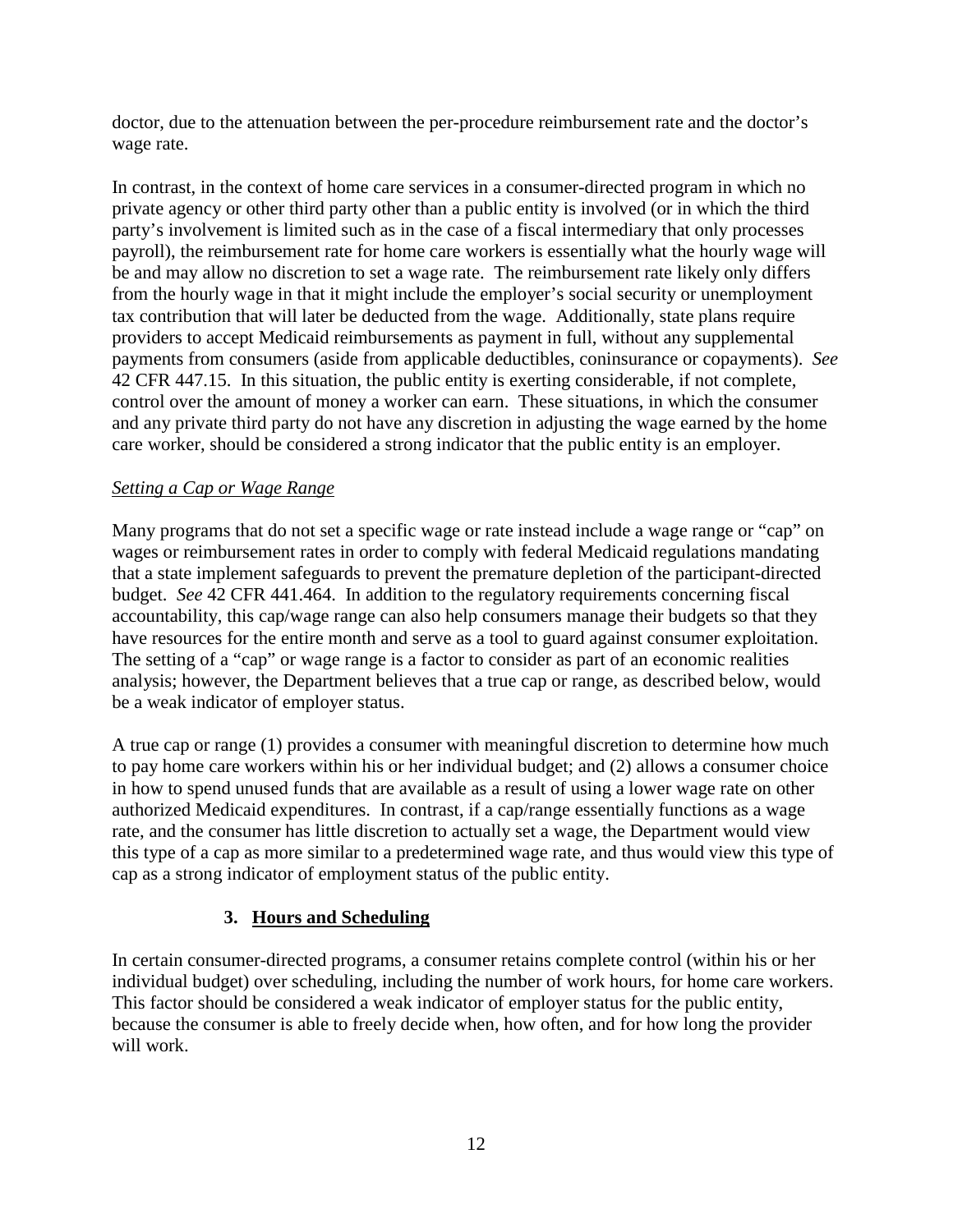In programs in which the public entity sets an explicit number of hours for which the consumer may receive home care services from which the consumer may not deviate, and the consumer controls the scheduling within that timeframe, this fact should be considered a moderate indicator of employer status for the public entity.

If the public entity specifies certain hours or specific weekly schedules to be worked, that fact is a strong indicator that the public entity is an employer.

# **4. Supervises, Directs, or Controls the Work**

Day-to-day supervision of providers is an important factor to be considered in conducting an economic realities analysis. The Department emphasizes, however, that economic dependence rather than simple control is the ultimate inquiry.

In programs in which the consumer has sole control over the worker, the tasks that are performed (within the limits of Medicaid-authorized services), how the tasks are performed, and when the tasks are performed, and the public entity does not supervise or direct the day-to-day work in any manner, but rather only performs minimal functions focused on the well-being of the consumer (rather than any assessment or management of the provider), these facts would be weak indicators that the public entity is an employer.

In programs in which the public entity more explicitly identifies (perhaps in a plan of care) the specific permissible tasks and limits the worker to performing those exact tasks, and the public entity engages in quality management activities that are more similar to daily supervision (for example, a case manager/service coordinator makes regular, on-site visits and assesses the provider's performance beyond ensuring the safety of the consumer), these factors should be viewed as moderate indicators that the public entity is an employer.

Strong indicators that the public entity is an employer include: if the public entity mandates the list of specific permissible tasks and the time allocated for performance of each task, if the provider is required to inform both the consumer and the program contact of tardiness or absences, if the program contact intervenes or mediates issues between the consumer and providers, if the program provides for a grievance procedure for workers, if the program conducts regular performance reviews, if the program requires ongoing public-sponsored training, or if the provider must sign in and sign out directly with the public entity.<sup>[9](#page-12-0)</sup>

<span id="page-12-0"></span>If the provider is required to provide sign in and sign out times directly to a representative of the public entity (such as a case manager), this fact would be a strong indicator that the public entity is an employer; in addition, if the provider is required to utilize an electronic verification system and the consumer does not verify or approve provider timesheets, this fact will also be viewed as a strong indicator that the public entity is an employer. If, however, the provider is required to utilize an electronic verification system (for purposes of auditing or to generate payroll), but the consumer still retains the ultimate responsibility for verifying or approving provider timesheets, this fact will be viewed as a moderate indicator that the public entity is an employer.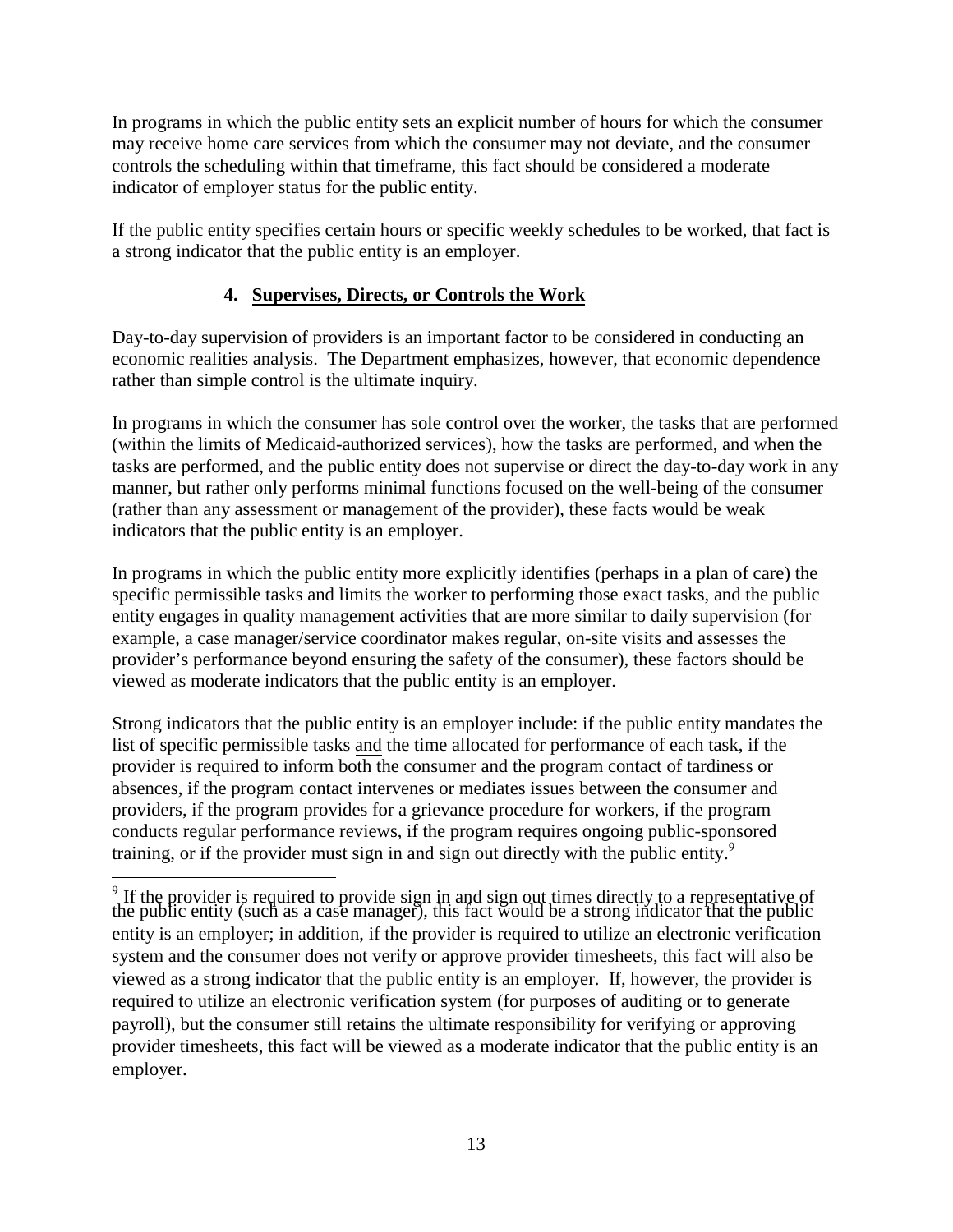# **5. Performs Payroll and Other Administrative Functions**

In many programs, the public entity or a fiscal management agent performs payroll or other administrative functions on behalf of the consumer. As noted in the Final Rule, functions that are similar to the tasks performed by commercial payroll agents for businesses, such as maintaining records, issuing payments, addressing tax withholdings, and ensuring that workers' compensation insurance is maintained for the worker on behalf of the consumer, are weak indicators that the entity is an employer.

# **6. Other Factors**

This list is meant to be illustrative. There are multiple other factors a court may consider to be relevant in evaluating whether an employment relationship exists. These factors may include, for example, whether the purported employer provides equipment for the worker to use or whether the purported employer provides mandatory training. All of the facts relevant to whether a worker is economically dependent upon a purported employer should be assessed.

# **III. Hypothetical Examples**

# *Hypothetical One – High Control Consumer-Directed Programs, with Public Entity and Consumer as Joint Employers*

In this consumer-directed program, the public entity collectively bargains with a union representing home care providers. The public entity exercises control by providing extensive required training, offering paid time off, furnishing equipment, creating a procedure for redress of grievances, setting a wage rate, and offering a benefits package. The public entity also retains some control over hiring and firing by completing performance evaluations and reserving the right to terminate a worker for poor performance. A fiscal intermediary processes payroll and tax withholding.

The Department believes that in such programs, the public entity administering the program is a joint employer of the provider along with the consumer. The fiscal intermediary, performing purely ministerial functions, would not be an employer.

Other public programs in which the home care providers are not parties to a collective bargaining agreement but in which the public entity nonetheless demonstrates similar levels of control over the providers' working conditions will also be considered joint employers. For example, some programs are structured such that a case manager is involved in determining the worker's schedule or directing the method of work, or the public entity sets a wage rate for providers. In programs such as these, with similar levels of control as described above, the public entity will be considered a joint employer with the consumer.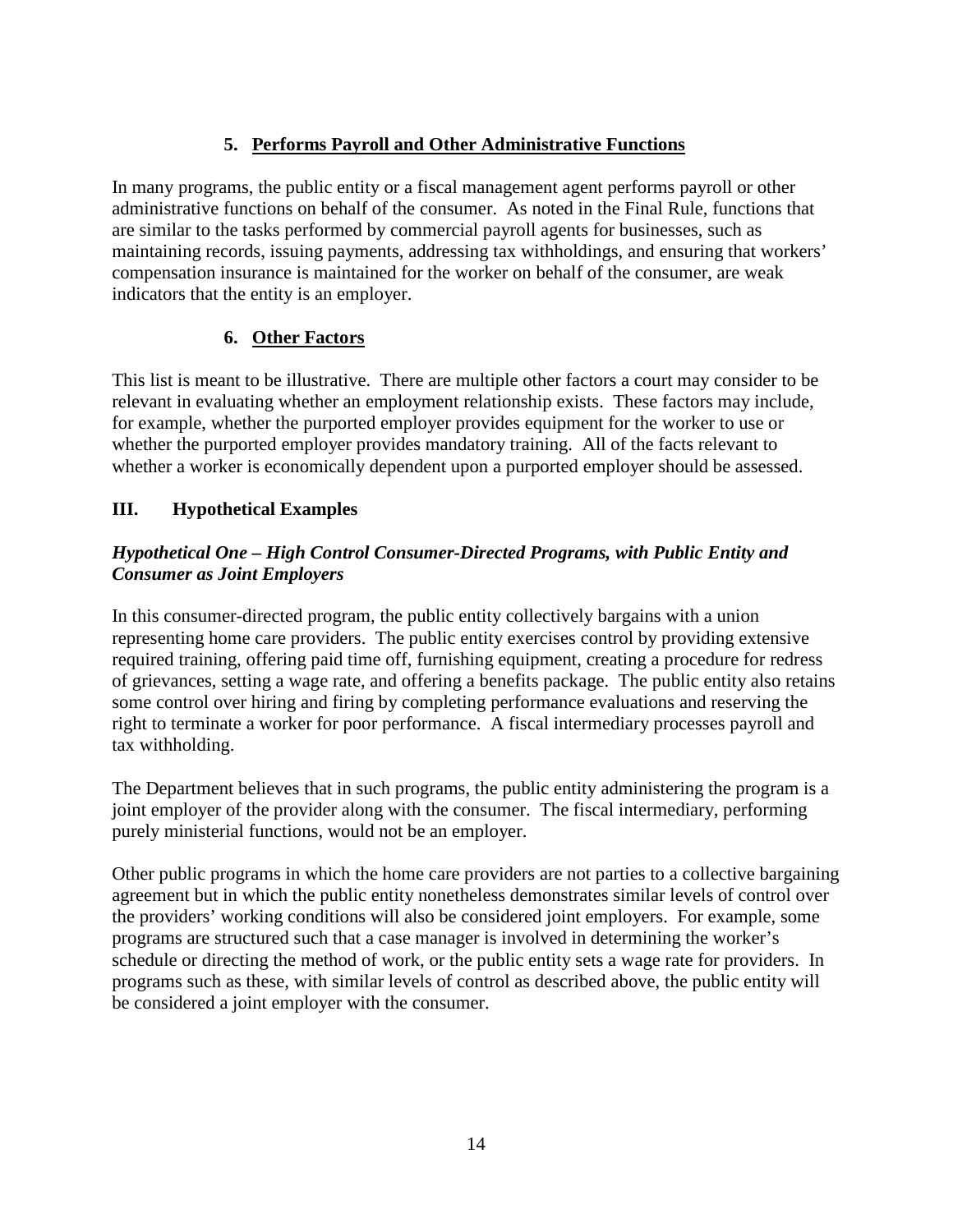# *Hypothetical Two – Cash and Counseling Program with a Wage Cap, with Consumer as Sole Employer*

In this cash and counseling program, consumers are given the option to manage a flexible budget and decide what mix of Medicaid-allowable goods and services best meet their personal care needs. Participants may use their budgets to hire personal care workers, purchase other services, purchase items, or make home modifications that help them live independently. The consumer retains authority over hiring and firing, negotiates the wage rate paid to the employee within a cap, and sets the terms and conditions of employment.

The public entity sets minimal qualifications for providers (by requiring a criminal background check and CPR/First Aid certification), determines eligibility and assesses need under the program, and then performs only ministerial payroll and tax functions through a fiscal intermediary, similar to those that commercial payroll agents perform for businesses, such as maintaining records, issuing payments, and addressing tax withholdings. The public entity also sets a cap on wages for all workers participating in the program so that consumers will have enough resources in their budget for the entire month, and to help ensure fiscal accountability as well as guard against exploitation. The cap for home care workers is at the agency reimbursement rate of, for example, \$26 per hour. Thus, the consumer may pay anywhere from minimum wage to \$26 per hour, and if the consumer elects to pay less than the cap, the remaining funds remain in the consumer's individual budget.

In this scenario, the consumer is likely the sole employer of workers hired through such a program.

# *Hypothetical Three***–** *Consumer-Directed State Plan Program, with Consumer and Public Entity as Joint Employers*

In this consumer-directed state plan program, the consumer posts a job announcement and selects applicants to interview. The consumer conducts interviews and chooses a provider, but the case manager must approve the hiring decision. The consumer provides all day-to-day supervision and controls the schedule as well as the manner in which work is performed. The consumer and public entity case manager conduct regular performance evaluations, and either the case manager or consumer may decide to fire the provider for poor performance. The program also has required, ongoing, comprehensive, state-sponsored training requirements. The public entity sets a reimbursement rate for home care services, from which the consumer may not deviate. Payroll and withholdings are processed through a fiscal intermediary of the consumer's choice.

In this scenario, the public entity and the consumer are likely joint employers of the provider. The fiscal intermediary is not an employer.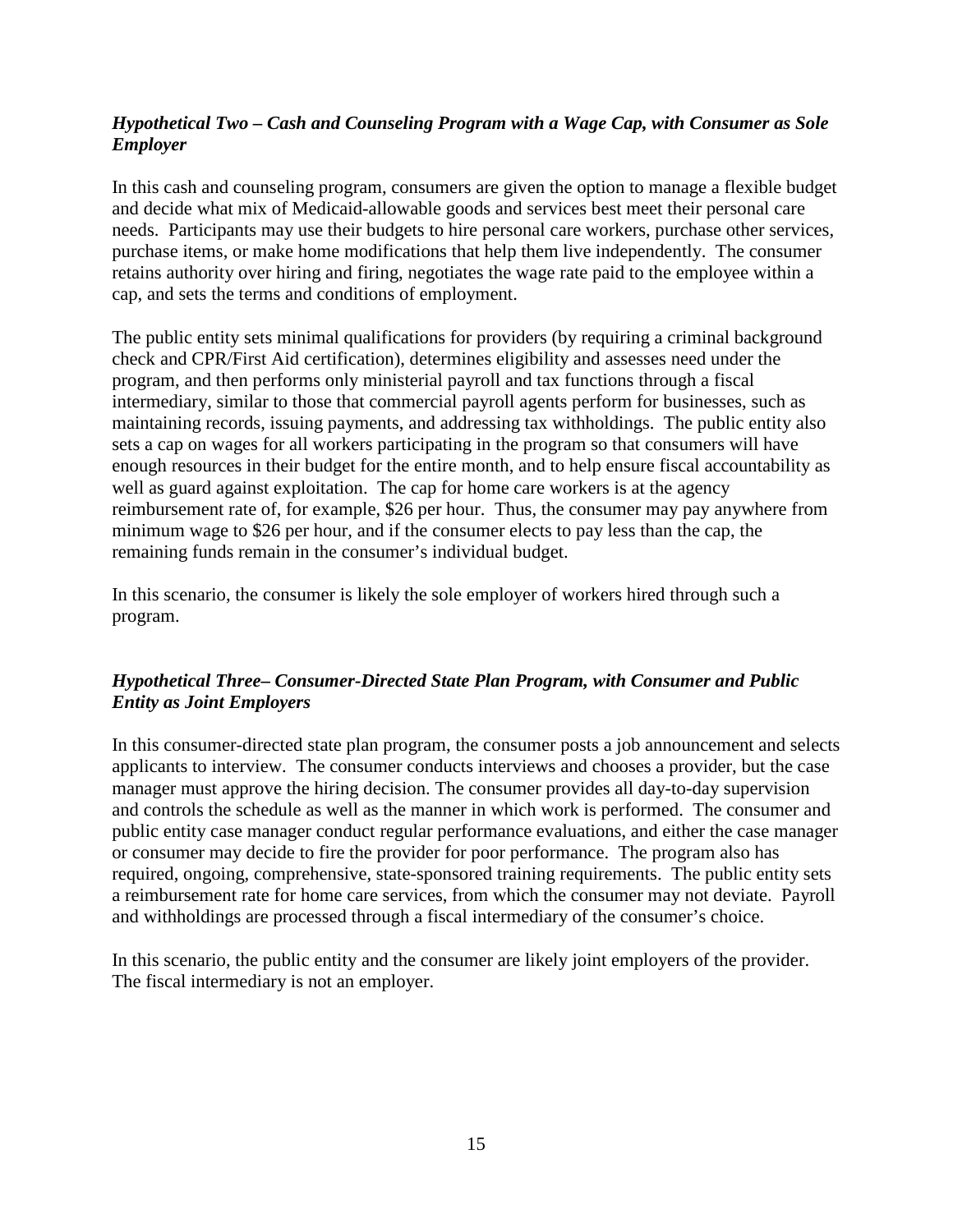### *Hypothetical Four –Intermediary Agency Model, with Consumer and Agency as Joint Employers*

In this program, the public entity administers an intermediary agency model. The state sets reimbursement rates for all Medicaid services within the public entity, including home care services. The minimum qualifications for home care workers are set by state regulation. The public entity does not supervise the work, set schedules, or control conditions of employment. The public entity contracts with agencies to provide home care services, and provides a bundled reimbursement rate from which the agency is free to set a wage rate and retain a portion for administrative costs. The public entity reserves the right to conduct certain functions, including visiting the agency to assess performance, conduct fiscal and quality audits, and review personnel files on a random basis.

Consumers may recruit and select a provider, and the agencies participating in the program then screen and hire the worker (the agency may also recruit potential providers). Both consumers and agencies retain the right to fire the workers, and the agencies generally handle any disciplinary issues involving the workers. Agencies also conduct the administrative functions and supervision of workers required by regulation, train the workers, and evaluate job performance. The agencies maintain all employment records, although copies of such records are also sent to the public entity administering the program. Consumers provide daily supervision, set the worker's schedule, and decide how and when certain tasks will be performed.

In this scenario, the agencies and consumers are employers, and it is likely that the public entity is not an employer. The public entity performs minimal functions required by regulation, while the agencies set the wage rate, hire and train workers, and supervise much of the work.

# *Hypothetical Five – Public Entity, Managed Care Organization, and Intermediary Agency Program, with Consumer and Agency as Joint Employers*

This public entity contracts with a managed care organization (MCO) to provide health care services, including home care services, to Medicaid recipients. The public entity pays the MCO a per consumer monthly rate, and from that total budget the MCO contracts with various providers in its network, including home care agencies. Within this network are several agencies participating in a consumer-directed intermediary agency program. The MCO pays the agencies a bundled rate from which the agency sets the wage rate; authorizes a certain number of hours based upon an assessment; pays health insurance, workers' compensation, and unemployment insurance premiums; and also may choose to authorize overtime. The participating agencies permit consumers to hire and fire their own workers, and consumers set the provider's schedule and provide all day-to-day supervision.

In this scenario, on these specific facts, it is likely that the agencies and the consumers are joint employers, and that the MCO and public entity are likely not joint employers. The MCO merely pays the bundled rate to the agencies, and the agencies perform all other indicia of employment. However, any slight change in the particular facts could change the analysis.